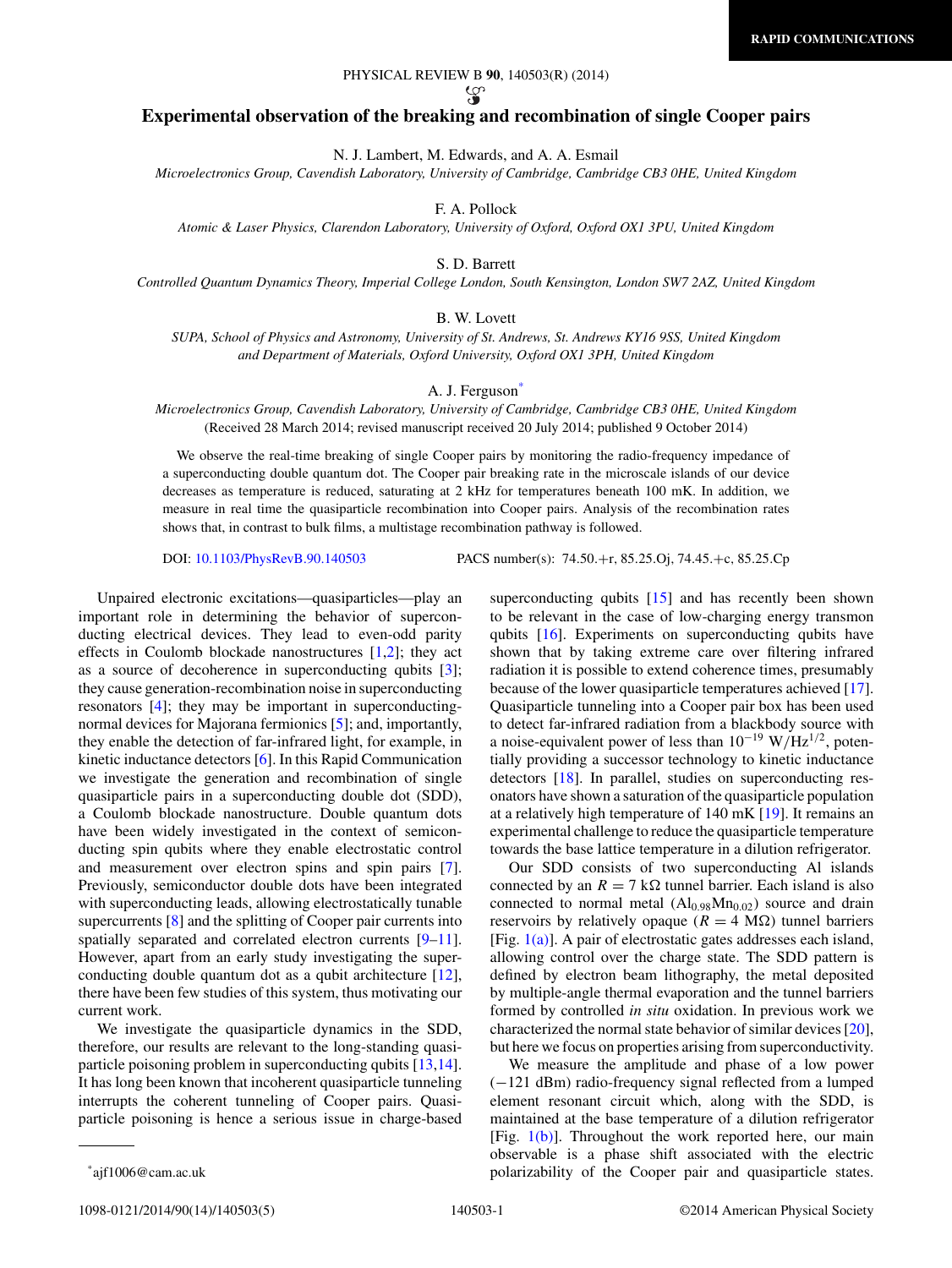<span id="page-1-0"></span>

FIG. 1. (Color online) Device and experimental configuration. (a) Scanning electron micrograph of a superconducting double dot device. The false color regions show the dc gates (green), the microwave gate (red), the source and drain contacts (yellow), and the islands (purple). Uncolored metal regions are artifacts of the triple angle evaporation process. (b) The device is embedded in a lumped element *LC* resonant circuit, with  $L = 510$  nH and  $C = 0.41$  pF. The V-shaped marks denote superconducting electrodes. The circuit resonates at 349 MHz with a loaded  $Q$  factor of  $\approx$ 50.

In the case of the Cooper pair states, this polarizability is usually referred to as the "quantum capacitance" [\[21,22\]](#page-4-0) and is comparable in magnitude to the junction capacitances of the device ( $C_Q \sim fF$ ). The quantum capacitance is given by  $C_Q = C_{\text{geom}} - d^2 E/dV^2$ , where *V* is the voltage on the source contact and *E* is the energy of the state probed. Therefore the biggest changes are observed near an anticrossing and no quantum capacitance is observed in classical Coulomb blockade devices. The quantum capacitance has been useful in measurements of quasiparticle tunneling in Cooper pair boxes [\[23\]](#page-4-0), and it has also been used for spin readout in the case of a semiconductor double quantum dot [\[24\]](#page-4-0).

At millikelvin temperatures the quantized nature of charge becomes apparent. When the gate potentials are changed, a honeycomb pattern characteristic of Coulomb blockade in double quantum dots is observed [\[25–27\]](#page-4-0). Since the dot-lead tunnel barriers are relatively opaque, the resistance of the sample is poorly matched by the tank circuit and we see, in the averaged reflected radio-frequency signal, a purely dispersive contribution as Cooper pairs are transferred between the dots [Fig.  $2(a)$ ]. Meanwhile there is no dispersive or dissipative signal due to the Andreev-reflection processes which changes the total charge on the SDD, presumably due to the low rates of these processes [\[28\]](#page-4-0). Using the island  $(E_{CL} = 314 \ \mu\text{eV}$ ,



FIG. 2. (Color online) Quantum capacitance. (a) Averaged measurement of capacitance as a function of the dc control gates. The charge states are shown and a reference state (0,0) is arbitrarily chosen. We illustrate the detuning axes  $\delta$  and  $\epsilon$ . (b) The calculated device band structure as a function of  $\epsilon$  detuning for different island charge states. The calculation was performed with experimentally determined values for the device energy parameters. (c) A comparison of measured and calculated values of *δC* for the symmetric (ground state, labeled *S*) and the antisymmetric (labeled *A*) Cooper pair bands and the quasiparticle states.

 $E_{CR} = 227 \mu\text{eV}$ ) and interdot ( $E_{CM} = 88 \mu\text{eV}$ ) charging energies, and the Josephson energy (measured by microwave spectroscopy to be  $110 \pm 10 \,\mu\text{eV}$ ), which couples the Cooper pair charge states, we determine the Helmholtz free energies of the charge states. We plot in Fig.  $2(b)$  the expected cross section of the energy states for a detuning axis labeled  $\epsilon$ whose modification causes charge transfer between the dots. The energetics are similar to those of a semiconductor double dot [\[25\]](#page-4-0), except for the quasiparticle charge states which have an additional free energy cost of  $\tilde{\Delta}$  per quasiparticle excitation. The Helmholtz free energy is given by  $F = U - TS$ , where *U* is the internal energy, *T* is the temperature, and *S* the entropy, and so  $\tilde{\Delta} = \Delta - k_b T \ln N_{\text{eff}}$ , where  $\Delta$  is the superconducting gap and  $N_{\text{eff}} = 2\sqrt{2}V\rho(0)\sqrt{\Delta k_BT} \sim 5000$  is the effective number of states available for occupation by an excited quasiparticle [\[1\]](#page-3-0). Here,  $\rho(0)$  is the single-spin density of states at the Fermi surface for normal state aluminum and  $V \approx 4 \times 10^3 \ \mu \text{m}^3$  is the island volume.

We calculate  $C_Q(\epsilon)$  for the various charge states and find good agreement between the measured signal and the expected value for the ground state [Fig.  $2(c)$ ]. The experimental data underestimate the magnitude of  $C_Q$  due to the finite occupancy of excited states with  $C_Q < 0$ , or  $C_Q = 0$ .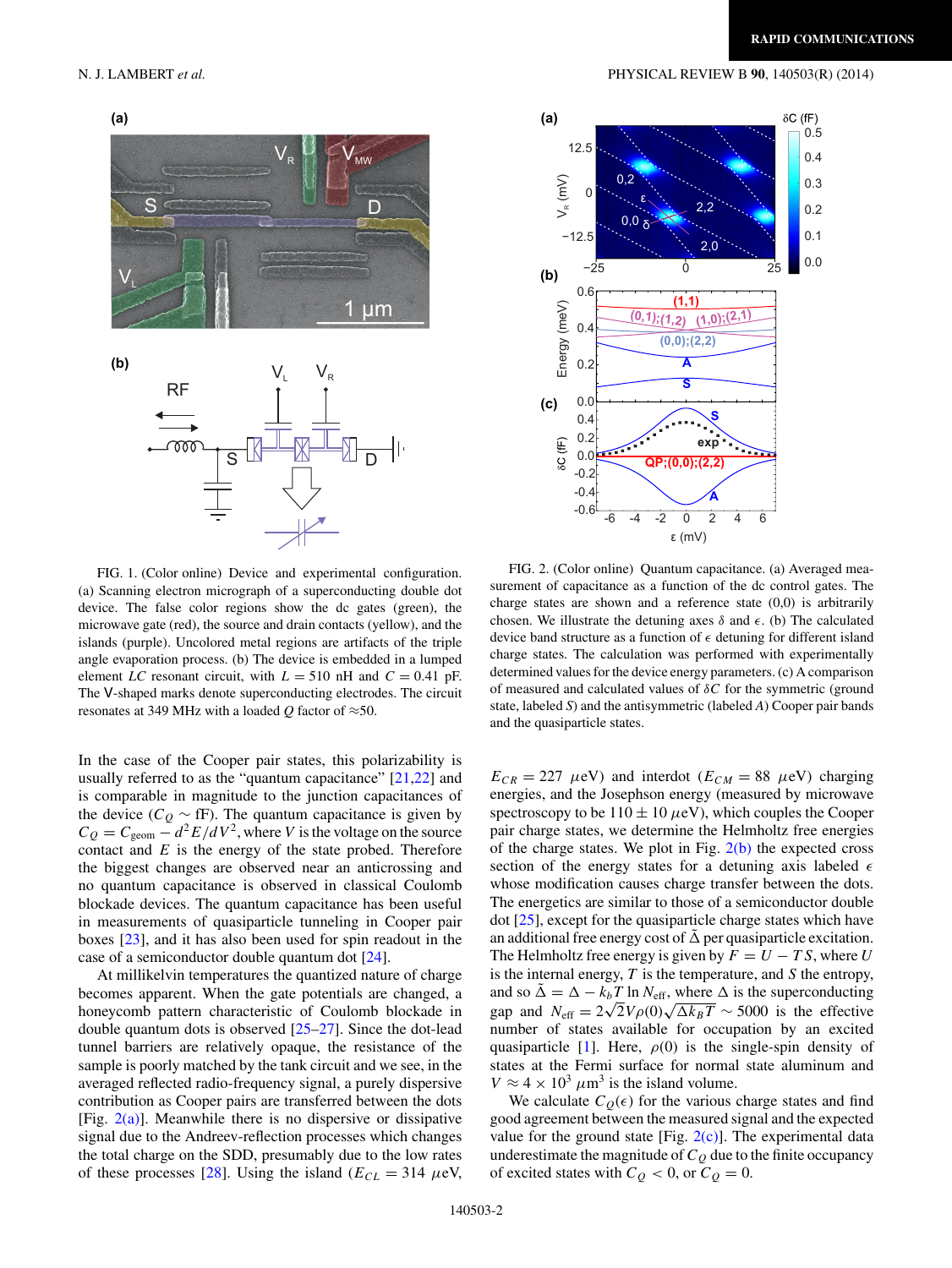

FIG. 3. (Color online) Splitting and relaxation. (a) Time domain measurement of  $C_Q$  at  $\epsilon = \delta = 0$ , showing transitions between  $C_Q = 0.5$  fF and  $C_Q = 0$  states. (b) Rates  $\Gamma_{S\rightarrow}$  and  $\Gamma_{S\leftarrow}$  determined from time domain measurements as a function of *δ* detuning. (c) Calculated band structure as a function of *δ*. Dominant excitation and recombination routes at zero detuning are shown on the right. (d) Calculated rates for various transitions, using the model described in the text.  $\Gamma_{S\to\Sigma}$  is the sum of all rates from the ground state. Around zero detuning, the  $S \rightarrow (1,1)$  transition dominates.

Biasing at single points in gate voltage along the line  $\epsilon = 0$ , and turning off the averaging in our data acquisition, we measure excursions of the system into excited states in the time domain [Fig.  $3(a)$ ]. This is characterized by the two-level switching between states with  $C_Q = 0.5$  fF and  $C_Q = 0$ . While there is only one possible state with  $C_Q = 0.5$  fF, there are a number of possible states with  $C_Q = 0$ . These are the Cooper pair states  $(0,0)$  and  $(2,2)$ , the odd-parity states  $(0,1)$ ,  $(1,0)$ ,  $(2,1)$ ,  $(1,2)$ , and the doubly odd-parity state  $(1,1)$  [Fig.  $3(c)$ ]. In order to determine which of the states are responsible for our measurement result, we analyze the switching data by collecting the switching times into a histogram. The result is fitted to the exponential distribution expected for a Poisson process, and then corrected for the finite bandwidth of our measurement system [\[29\]](#page-4-0). In this way we are able to find the rates from  $(\Gamma_{S\rightarrow})$  and to  $(\Gamma_{S\leftarrow})$  the symmetric ground state.

Plotting these rates as a function of  $\delta$  detuning [Fig. 3(b)], we see that  $\Gamma_{S\rightarrow}$  is flat in the region of  $\delta = 0$ , whereas for larger values of *δ* it increases exponentially until our measurement is bandwidth limited. The rate of the  $S \rightarrow (1,1)$ process is expected to be constant since it depends only on the energy difference between the (1,1) state and *S*, which is independent of *δ*. We therefore conclude that in the flat region of detuning, the  $S \rightarrow (1,1)$  process is responsible for the switching. Our theoretical model corroborates this conclusion, as we calculate the other processes causing transitions from *S* at  $\delta = 0$  to be orders of magnitude slower than the experimentally determined switching rate.

The exponential increase in rate with detuning can be understood by either the thermal activation of tunneling of single Cooper pairs or of single electrons, i.e., switching between *S* and (0,0) or (2,2), or switching between *S* and an odd-parity state such as (1,0). To determine which is responsible, and to confirm the cause of the flat region, we examine theoretically the rates for all processes. Using existing formulas from earlier work on normal metal insulator superconductor (NIS) junctions, we calculate rates for quasiparticle tunneling [\[30\]](#page-4-0) and Andreev reflection [\[31,32\]](#page-4-0) from each of the leads. The former follow from Fermi's golden rule, while the latter are derived using a nonlinear response approach. Both of these rely on perturbative expansions of an electron tunneling Hamiltonian whose magnitude depends inversely on the junction resistance, which must therefore be suitably large for our theoretical results to be accurate; the relatively opaque lead junctions of our device justify this assumption. We choose a temperature of 125 mK for these calculations, as we find  $\Gamma_{S\rightarrow}$  to be constant below this point [Fig.  $4(b)$ ], suggesting the breakdown of thermalization. When the appropriate rates are summed, they agree qualitatively with the experimental data as long as a constant breaking rate is added.We attribute the constant rate to the  $S \rightarrow (1,1)$  process, in which single Cooper pairs are being broken [Fig.  $3(d)$ ], as there are no other significant breaking processes with constant *δ* dependence. Furthermore, the simulations indicate that transitions from *S* are primarily caused by Andreev reflection from the leads at larger *δ* detunings.

The recombination rate for a pair of quasiparticles in bulk aluminum corresponding to the SDD volume ( $V \approx$  $4 \times 10^3 \ \mu \text{m}^3$ ) is  $\frac{8(1.76)^3}{\tau_0 V \rho_0 \Delta} \approx 5 \text{ kHz}$  [\[33,34\]](#page-4-0). This assumes an electron-phonon coupling constant  $\tau_0 = 458$  ns and a singlespin density of states for normal state aluminum  $\rho_0 = 1.72 \times$  $10^{10} \mu m^{-3} eV^{-1}$ . The equivalent direct recombination process for our SDD,  $(1,1) \rightarrow S$ , will be dramatically suppressed from the bulk rate due to the forced spatial separation of the quasiparticles. Therefore we expect recombination to occur via particle exchange with the leads. As *δ* detuning is increased, the ordering of the  $(1,1)$  state and highest lying odd-parity state is reversed [Fig.  $3(c)$ ] and the recombination rate decreases, which we attribute to the requirement for thermal activation for the first step in these recombination paths. Note that the recombination cascade prevents the emission of a single phonon with energy  $2\Delta$ , reducing any effect of the recombination phonon causing further pair-breaking events, as happens in bulk [\[35\]](#page-4-0).

To further investigate the dynamics of the SDD we measure the rates  $\Gamma_{S\rightarrow}$  and  $\Gamma_{S\leftarrow}$  as a function of magnetic field [Fig. [4\(a\)\]](#page-3-0) at  $\epsilon = 0$ ,  $\delta = 0$ . We apply an in-plane magnetic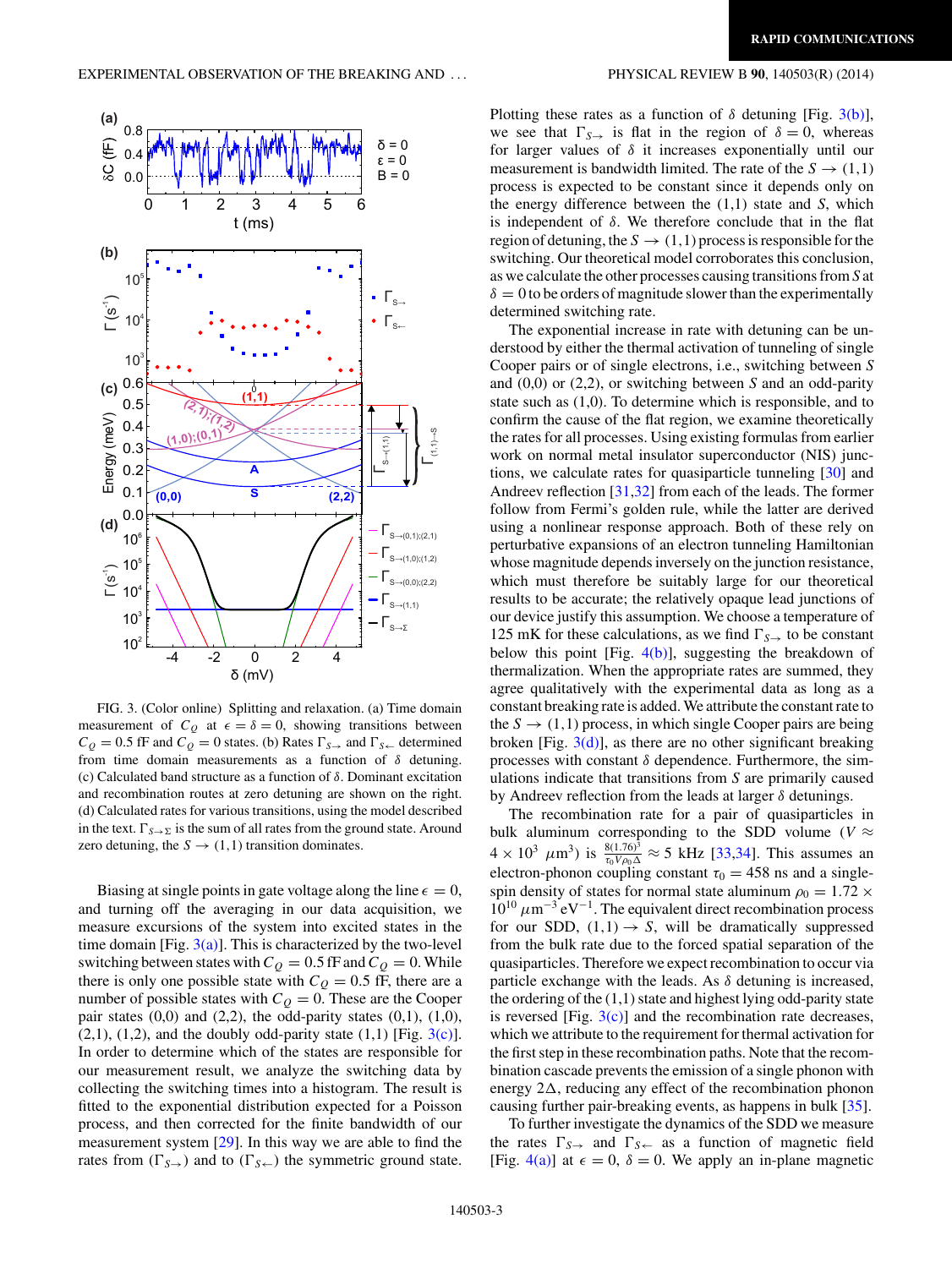

FIG. 4. (Color online)  $\Gamma_{S\rightarrow}$  and  $\Gamma_{S\leftarrow}$  as a function of (a) magnetic field at  $T = 35$  mK, and (b) temperature at  $B = 0$ . (c) Energy levels of device charge states at  $\delta = \epsilon = 0$  as a function of *B*, showing the change in state ordering. Equivalent values of  $\tilde{\Delta}$  are shown on the top axis.

field which quenches superconductivity in the SDD at a critical field,  $B_c = 320$  mT. The *B* field suppresses the zero field gap  $\Delta_0$  as  $\Delta(B) = \Delta_0 \sqrt{1 - \frac{B^2}{B_c^2}}$  [\[36\]](#page-4-0), where  $B_c$  is the critical field, thus reducing the Josephson energy and hence the energy difference between *A* and *S* [Fig. 4(c)]. The quasiparticle

# <span id="page-3-0"></span>N. J. LAMBERT *et al.* PHYSICAL REVIEW B **90**, 140503(R) (2014)

containing states also have their energy suppressed as  $\Delta$  is reduced, and the  $(0,1)$  state is expected to be lower in energy than the (0,0) state for magnetic fields above  $\approx 75 \pm 25$  mT. This leads to quasiparticle trapping in the (1,0) state, which is released by thermally activated tunneling into (0,0).  $\Gamma_{S \leftarrow}$ therefore decreases with applied field past this point [Fig.  $4(a)$ ].

The rate  $\Gamma_{S\rightarrow}$  increases with increasing field, since as  $\tilde{\Delta}$  decreases the (1,1) state lowers in energy and becomes more accessible. This observation is in line with previous measurements  $[14]$ . It is interesting to note that for  $B >$ 150 mT, a population inversion occurs between *S* and excited quasiparticle states as seen by the crossing of the  $\Gamma_{S\rightarrow}$  and  $\Gamma_{\mathcal{S}\leftarrow}$  rates, and thus the trapped quasiparticle state dominates the population.

Finally, we monitor the rates as a function of temperature [Fig. 4(b)]. We find that  $\Gamma_{S\rightarrow}$  has an approximately constant value at low temperature after which it increases with temperatures, and  $\Gamma_{S\leftarrow}$  decreases with increasing temperature. This behavior can be understood in terms of the suppression of  $\Delta$  by increasing temperature, which changes the ordering of the energy levels in a manner analogous to the case of field suppression.

In this work we have probed, at the single particle level, the rich quasiparticle dynamics of a SDD which allows single pair-breaking and recombination events to be observed. SDDs have future potential in the area of far-infrared light sensors since they provide the limiting case of a pair-breaking detector, in which a single far-infrared photon might create a single detected quasiparticle pair.

A.J.F. would like to acknowledge the Hitachi Research fellowship, support from Hitachi Cambridge Laboratory, and support from the EPSRC Grant No. EP/H016872/1. B.W.L. is supported by a Royal Society University Research Fellowship. F.A.P. would like to thank the Leverhulme Trust for financial support.

- [1] M. T. Tuominen, J. M. Hergenrother, T. S. Tighe, and M. Tinkham, [Phys. Rev. Lett.](http://dx.doi.org/10.1103/PhysRevLett.69.1997) **[69](http://dx.doi.org/10.1103/PhysRevLett.69.1997)**, [1997](http://dx.doi.org/10.1103/PhysRevLett.69.1997) [\(1992\)](http://dx.doi.org/10.1103/PhysRevLett.69.1997).
- [2] P. Lafarge, P. Joyez, D. Esteve, C. Urbina, and M. H. Devoret, [Phys. Rev. Lett.](http://dx.doi.org/10.1103/PhysRevLett.70.994) **[70](http://dx.doi.org/10.1103/PhysRevLett.70.994)**, [994](http://dx.doi.org/10.1103/PhysRevLett.70.994) [\(1993\)](http://dx.doi.org/10.1103/PhysRevLett.70.994).
- [3] G. Catelani, S. E. Nigg, S. M. Girvin, R. J. Schoelkopf, and L. I. Glazman, [Phys. Rev. B](http://dx.doi.org/10.1103/PhysRevB.86.184514) **[86](http://dx.doi.org/10.1103/PhysRevB.86.184514)**, [184514](http://dx.doi.org/10.1103/PhysRevB.86.184514) [\(2012\)](http://dx.doi.org/10.1103/PhysRevB.86.184514).
- [4] P. de Visser, J. J. A. Baselmans, P. Diener, S. Yates, A. Endo, and T. M. Klapwijk, [J. Low Temp. Phys.](http://dx.doi.org/10.1007/s10909-012-0519-5) **[167](http://dx.doi.org/10.1007/s10909-012-0519-5)**, [335](http://dx.doi.org/10.1007/s10909-012-0519-5) [\(2012\)](http://dx.doi.org/10.1007/s10909-012-0519-5).
- [5] D. Rainis and D. Loss, [Phys. Rev. B](http://dx.doi.org/10.1103/PhysRevB.85.174533) **[85](http://dx.doi.org/10.1103/PhysRevB.85.174533)**, [174533](http://dx.doi.org/10.1103/PhysRevB.85.174533) [\(2012\)](http://dx.doi.org/10.1103/PhysRevB.85.174533).
- [6] P. K. Day, H. G. Leduc, B. A. Mazin, A. Vayonakis, and J. Zmuidzinas, [Nature \(London\)](http://dx.doi.org/10.1038/nature02037) **[425](http://dx.doi.org/10.1038/nature02037)**, [817](http://dx.doi.org/10.1038/nature02037) [\(2003\)](http://dx.doi.org/10.1038/nature02037).
- [7] R. Hanson, [Rev. Mod. Phys.](http://dx.doi.org/10.1103/RevModPhys.79.1217) **[79](http://dx.doi.org/10.1103/RevModPhys.79.1217)**, [1217](http://dx.doi.org/10.1103/RevModPhys.79.1217) [\(2007\)](http://dx.doi.org/10.1103/RevModPhys.79.1217).
- [8] P. Jarillo-Herrero, J. A. van Dam, and L. P. Kouwenhoven, [Nature \(London\)](http://dx.doi.org/10.1038/nature04550) **[439](http://dx.doi.org/10.1038/nature04550)**, [953](http://dx.doi.org/10.1038/nature04550) [\(2006\)](http://dx.doi.org/10.1038/nature04550).
- [9] L. Hofstetter, S. Csonka, J. Nygård, and C. Schönenberger, [Nature \(London\)](http://dx.doi.org/10.1038/nature08432) **[461](http://dx.doi.org/10.1038/nature08432)**, [960](http://dx.doi.org/10.1038/nature08432) [\(2009\)](http://dx.doi.org/10.1038/nature08432).
- [10] L. G. Herrmann, F. Portier, P. Roche, A. L. Yeyati, T. Kontos, and C. Strunk, [Phys. Rev. Lett.](http://dx.doi.org/10.1103/PhysRevLett.104.026801) **[104](http://dx.doi.org/10.1103/PhysRevLett.104.026801)**, [026801](http://dx.doi.org/10.1103/PhysRevLett.104.026801) [\(2010\)](http://dx.doi.org/10.1103/PhysRevLett.104.026801).
- [11] A. Das, Y. Ronen, M. Heiblum, D. Mahalu, A. V. Kretinin, and H. Shtrikman, [Nat. Commun.](http://dx.doi.org/10.1038/ncomms2169) **[3](http://dx.doi.org/10.1038/ncomms2169)**, [1165](http://dx.doi.org/10.1038/ncomms2169) [\(2012\)](http://dx.doi.org/10.1038/ncomms2169).
- [12] E. Bibow, P. Lafarge, and L. P. Lévy, *[Phys. Rev. Lett.](http://dx.doi.org/10.1103/PhysRevLett.88.017003)* **[88](http://dx.doi.org/10.1103/PhysRevLett.88.017003)**, [017003](http://dx.doi.org/10.1103/PhysRevLett.88.017003) [\(2001\)](http://dx.doi.org/10.1103/PhysRevLett.88.017003).
- [13] O. Naaman and J. Aumentado, [Phys. Rev. B](http://dx.doi.org/10.1103/PhysRevB.73.172504) **[73](http://dx.doi.org/10.1103/PhysRevB.73.172504)**, [172504](http://dx.doi.org/10.1103/PhysRevB.73.172504) [\(2006\)](http://dx.doi.org/10.1103/PhysRevB.73.172504).
- [14] A. J. Ferguson, N. A. Court, F. E. Hudson, and R. G. Clark, [Phys. Rev. Lett.](http://dx.doi.org/10.1103/PhysRevLett.97.106603) **[97](http://dx.doi.org/10.1103/PhysRevLett.97.106603)**, [106603](http://dx.doi.org/10.1103/PhysRevLett.97.106603) [\(2006\)](http://dx.doi.org/10.1103/PhysRevLett.97.106603).
- [15] R. M. Lutchyn, L. I. Glazman, and A. I. Larkin, [Phys. Rev. B](http://dx.doi.org/10.1103/PhysRevB.74.064515) **[74](http://dx.doi.org/10.1103/PhysRevB.74.064515)**, [064515](http://dx.doi.org/10.1103/PhysRevB.74.064515) [\(2006\)](http://dx.doi.org/10.1103/PhysRevB.74.064515).
- [16] D. Ristè, C. C. Bultink, M. J. Tiggelman, R. N. Schouten, K. W. Lehnert, and L. DiCarlo, [Nat. Commun.](http://dx.doi.org/10.1038/ncomms2936) **[4](http://dx.doi.org/10.1038/ncomms2936)**, [1913](http://dx.doi.org/10.1038/ncomms2936) [\(2013\)](http://dx.doi.org/10.1038/ncomms2936).
- [17] R. Barends, J. Wenner, M. Lenander, Y. Chen, R. C. Bialczak, J. Kelly, and E. Lucero, [Appl. Phys. Lett.](http://dx.doi.org/10.1063/1.3638063) **[99](http://dx.doi.org/10.1063/1.3638063)**, [113507](http://dx.doi.org/10.1063/1.3638063) [\(2011\)](http://dx.doi.org/10.1063/1.3638063).
- [18] K. J. Stone, K. G. Megerian, P. K. Day, P. M. Echternach, J. Bueno, and N. Llombart, [Appl. Phys. Lett.](http://dx.doi.org/10.1063/1.4731880) **[100](http://dx.doi.org/10.1063/1.4731880)**, [263509](http://dx.doi.org/10.1063/1.4731880) [\(2012\)](http://dx.doi.org/10.1063/1.4731880).
- [19] P. J. de Visser, J. J. A. Baselmans, S. J. C. Yates, P. Diener, A. Endo, and T. M. Klapwijk, [Appl. Phys. Lett.](http://dx.doi.org/10.1063/1.4704151) **[100](http://dx.doi.org/10.1063/1.4704151)**, [162601](http://dx.doi.org/10.1063/1.4704151) [\(2012\)](http://dx.doi.org/10.1063/1.4704151).